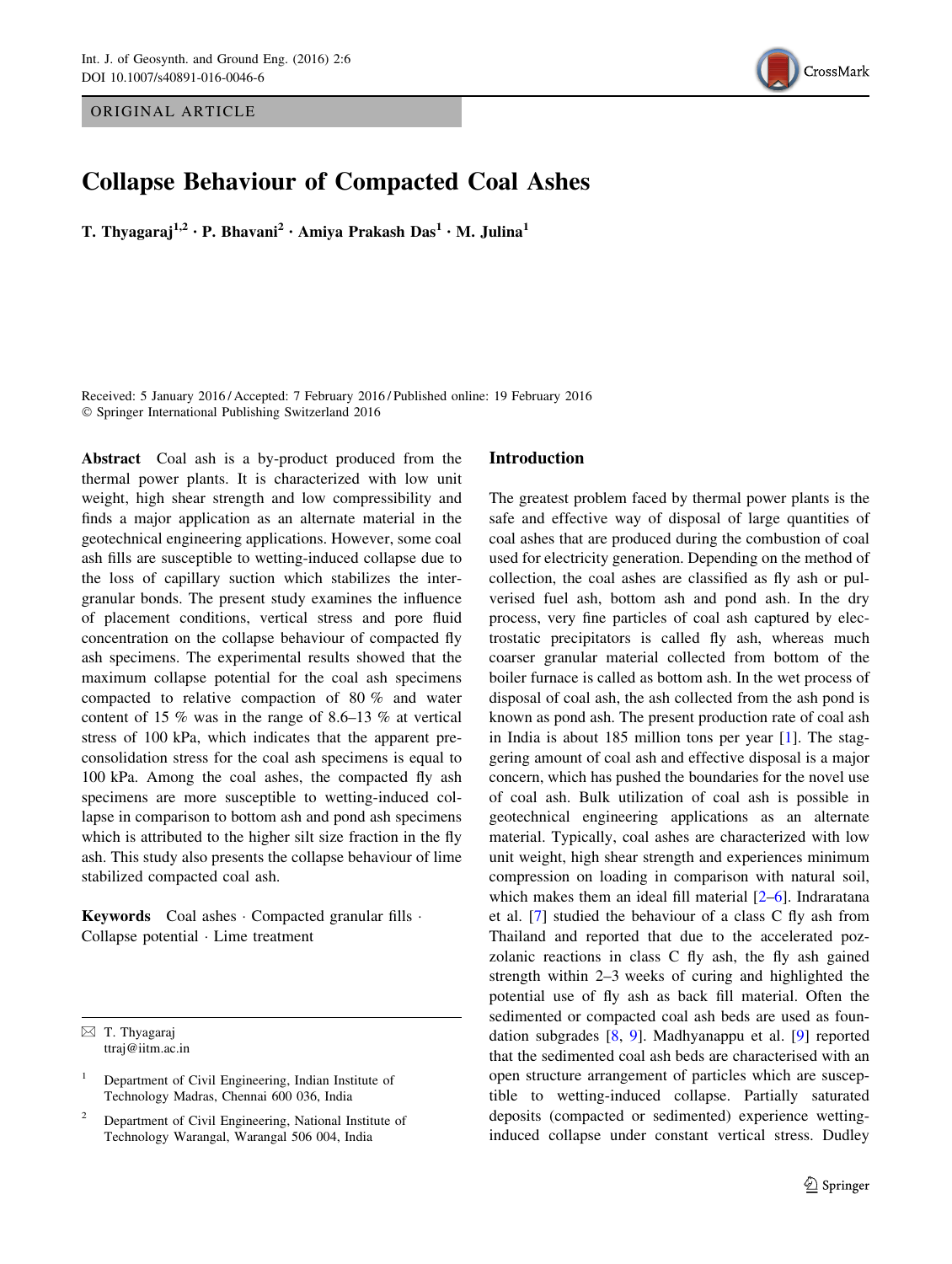[\[10](#page-9-0)], Barden et al. [[11\]](#page-9-0) and Mitchell and Soga [[12\]](#page-9-0) attributed the following reasons for collapse to occur:

- An open, partially saturated and unstable fabric.
- A high enough total stress that the structure is metastable.
- A bonding or cementing agent that stabilizes the interaggregate or inter-granular bonds in unsaturated state reduces on addition of water and causes the bonds to fail in shear.

Earlier researchers showed that the collapse phenomenon is restricted to sands and silts but the recent studies have shown that all types of compacted soils are susceptible to collapse under certain conditions [\[13–16](#page-9-0)]. Pusadkar and Ramasamy [\[17](#page-9-0)] and Madhyanappu et al. [[9\]](#page-9-0) observed phenomenon of collapse in compacted coal ash. Madhyanappu et al. [\[9](#page-9-0)] reported greater collapse potential in the sedimented beds in comparison with the compacted coal ash beds, which was attributed to the possible cementation before and after the collapse at higher stresses.

The collapse behaviour of compacted fills are influenced by factors such as initial dry unit weight, compaction water content, inundation pressure (vertical stress) and clay content [\[10](#page-9-0), [14,](#page-9-0) [18–25\]](#page-9-0). Conclusions derived from these studies are that, in general, the collapse potential decreases with increasing water content and as-compacted dry unit weight. Pusadkar and Ramasamy [\[17](#page-9-0)] reported a decrease in collapse potential of fly ash with the increase in water content and relative compaction. Trivedi and Sud [[26\]](#page-9-0) have also observed a reduction in the settlement of pond ash from 1.45 to 1.05 mm when degree of compaction increased from 85.2 to 90.3 % on wet side of the critical. The collapse potential increases with increase in vertical stress and at some critical stress, the collapse potential is maximum, and beyond which it decreases [\[23](#page-9-0), [27](#page-9-0)]. The reduction in the collapse potential is due to the densification and the increase in degree of saturation at higher stresses. The maximum wetting-induced collapse occurs at a vertical stress which corresponds approximately to the compactive prestress of the compacted soil specimen. Compactive prestress is the apparent preconsolidation induced in the soil specimen due to the application and removal of mechanical energy during compaction. Mishu [\[28](#page-9-0)], Booth [\[29](#page-9-0)] and Lawton et al. [\[22](#page-9-0)] reported that negligible collapse occurs at all ranges of relative compaction and overburden pressures above critical degree of saturation, which is defined as the initial or prewetting degree of saturation. The collapse behaviour of soils is also dependent on clay type and amount of clay present. Most of the naturally occurring collapsible soils comprise mainly of silt and fine sand sized particles where the bonds at the inter-granular level are either stabilized by capillary suctions and cementations or clay buttresses  $[10, 11, 14]$  $[10, 11, 14]$  $[10, 11, 14]$  $[10, 11, 14]$  $[10, 11, 14]$  $[10, 11, 14]$ . At low densities these natural soils exist in a metastable equilibrium due to the bonding by the clay buttresses.

Compacted fills and earth dams are susceptible to wetting-induced collapse [[23\]](#page-9-0). Compared to natural soils the coal ashes are likely to experience greater collapse settlements as they are characterized with lower dry unit weights and higher void ratios. The severity of collapse was classified by Jennings and Knight [[30\]](#page-9-0) for soils and Luteneggar and Saber [[31\]](#page-9-0) modified this classification for soils. Trivedi and Sud [[32\]](#page-9-0) developed the classification of collapse for coal ashes. Table [1](#page-2-0) compares the classification of severity of collapse for soils and coal ashes. In compacted coal ashes, the rainwater infiltration is sufficient to lower the matric suction which triggers failure. Sudden failure in fly ash disposal dumps and associated mudflows have been reported, and such failures are triggered due to poor compaction control of coal ashes in the field [[7,](#page-9-0) [32](#page-9-0), [33](#page-9-0)]. Fourie et al. [[34\]](#page-9-0) highlighted the importance of instability of an ash slope induced due to the infiltration. Even though many studies have focused to understand the behaviour of coal ashes as a potential back fill material and foundation subgrade [[9,](#page-9-0) [17,](#page-9-0) [32](#page-9-0)], the present experimental study focuses on the potential use of locally available Ramagundam coal ashes as a back fill material, highlighting the significance of various factors which influence the wetting-induced collapse. Therefore, this paper discusses the influence of dry unit weight, water content, vertical stress and concentration of sodium chloride and lime solutions on the collapse behaviour of compacted coal ashes. These studies become important for fill design for mitigating the wetting-induced collapse in the critical zones of embankment, where the placement conditions are of prime concern as the vertical stresses are sufficiently high to cause collapse settlements [[35\]](#page-9-0).

# Experimental Program

Coal ash produced from National Thermal Power Station, Ramagundam, India was used in the present study. Fly ash and bottom ash were collected respectively from the electrostatic precipitator and boiler furnace by dry process, whereas the pond ash was collected from an ash pond located few kilometers away from the plant. The coal ashes were oven dried, pulverized and sieved through 425  $\mu$ m sieve prior to use for laboratory testing. Figure [1](#page-2-0) presents the standard Proctor compaction curves of the Ramagundam coal ashes. Table [2](#page-2-0) summarizes the properties of Ramagundam coal ashes used in the present study.

The present study examines the influence of placement conditions, vertical stress, and dissolved salts on the collapse behaviour of compacted coal ash specimens. Seventy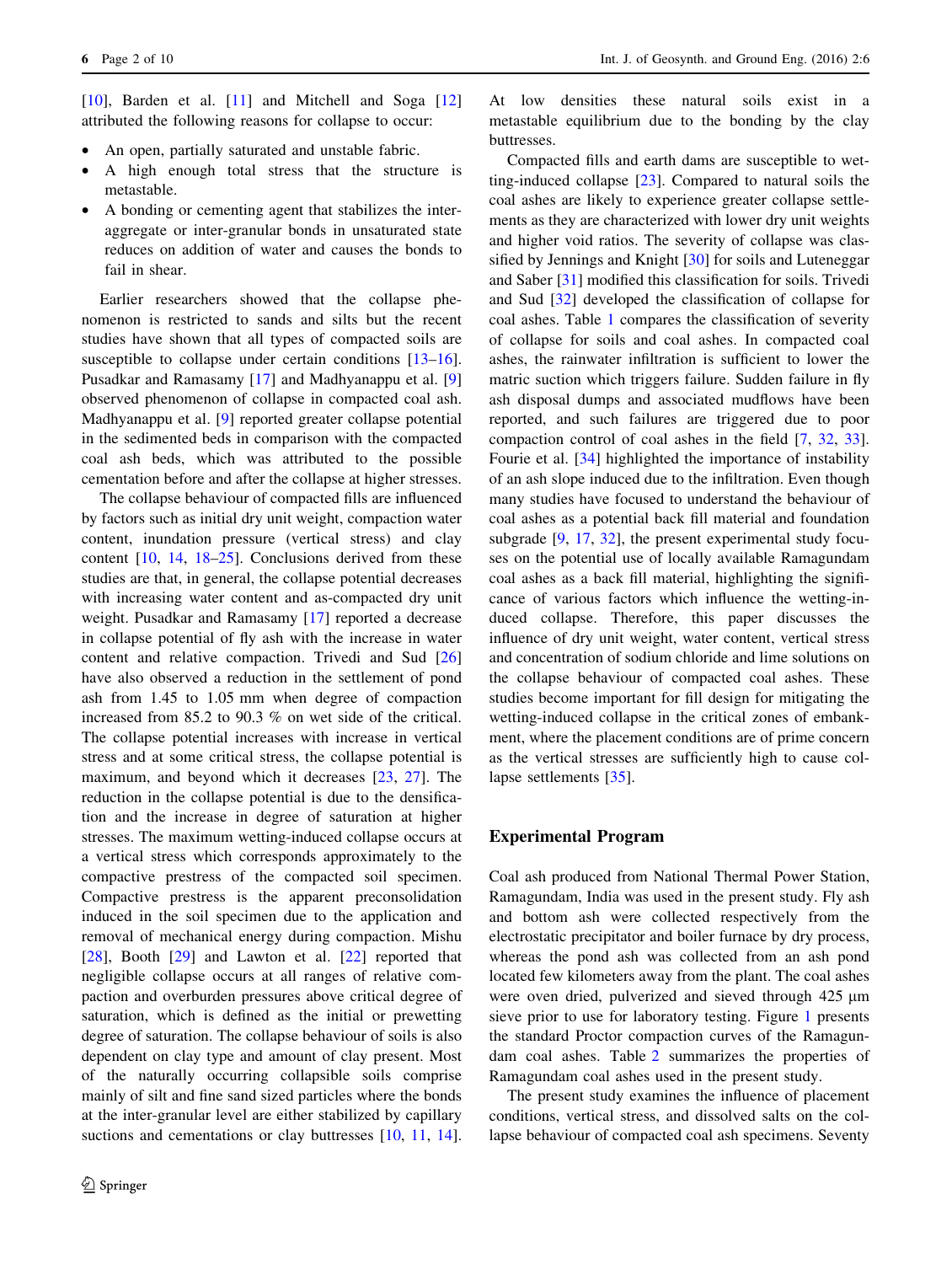<span id="page-2-0"></span>

|  |  |  | Table 1 Comparison of classification of severity of collapse for soils <sup>*</sup> and coal ashes <sup>*</sup> * |  |  |  |  |
|--|--|--|-------------------------------------------------------------------------------------------------------------------|--|--|--|--|
|--|--|--|-------------------------------------------------------------------------------------------------------------------|--|--|--|--|

| Jennings and Knight <sup>®</sup> [30] |                               | Luteneggar and Saber $\degree$ [31] |                               | Trivedi and Sud <sup>**</sup> [32] |                               |
|---------------------------------------|-------------------------------|-------------------------------------|-------------------------------|------------------------------------|-------------------------------|
| Collapse<br>potential $(\%)$          | Likely severity of<br>problem | Collapse<br>potential $(\%)$        | Likely severity<br>of problem | Collapse<br>potential $(\%)$       | Likely severity of<br>problem |
| Up to $1$                             | No problem                    | 2                                   | Slight                        | < 0.75                             | Non-collapsible               |
| $1 - 5$                               | Moderate problem              | 6                                   | Moderate                      | $0.75 - 1.0$                       | Low collapsible               |
| $5 - 10$                              | Trouble                       | 10                                  | Severe                        | $1.0 - 1.5$                        | Medium collapsible            |
| $10 - 20$                             | Severe trouble                |                                     |                               | >1.5                               | High collapsible              |
| Above 20                              | Very severe trouble           |                                     |                               |                                    |                               |

Fig. 1 Standard Proctor compaction curves of Ramagundam coal ashes



Table 2 Properties of Table 2 Properties of Property Values of Properties of Properties of Property Property Property Property Property Property Property Property Property Property Property Property Property Property Property Property Property

| Value       |             |             |  |  |
|-------------|-------------|-------------|--|--|
| Fly ash     | Bottom ash  | Pond ash    |  |  |
| 2.18        | 2.05        | 2.15        |  |  |
|             |             |             |  |  |
| 35          | 69          | 28          |  |  |
| Non plastic | Non plastic | Non plastic |  |  |
|             |             |             |  |  |
| 63.8        | 79.6        | 97.8        |  |  |
| 32.7        | 19.3        | 2.2         |  |  |
| 3.5         | 1.1         | 0.0         |  |  |
|             |             |             |  |  |
| 12.7        | 11.8        | 9.5         |  |  |
| 19.0        | 25.0        | 40.3        |  |  |
|             |             |             |  |  |

three single oedometer collapse tests were conducted in order to achieve the above stated objectives. The placement conditions adopted for the single oedometer collapse tests are also shown in Fig. 1.

# Single Oedometer Collapse Tests

For the determination of collapse potential, the representative coal ash was remoulded with required volume of desired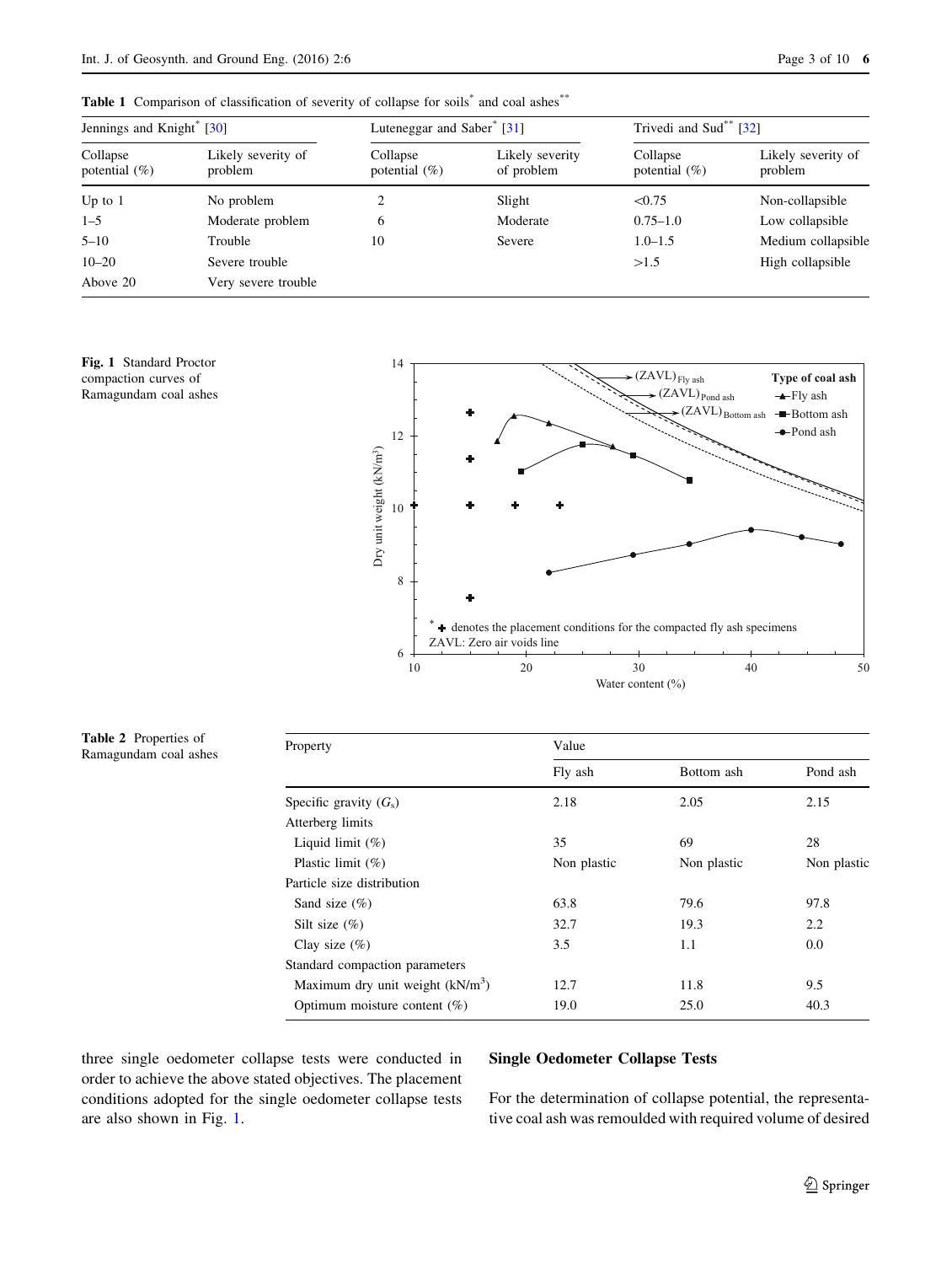fluid (i.e., distilled water/sodium chloride or lime solution) to attain the desired water content and placed in a desiccator for moisture equilibration for 1 day. The required mass of moisture equilibrated coal ash, for a given dry unit weight, was taken and placed in oedometer ring of 60 mm diameter and 20 mm height and statically compacted. The compacted specimens were then set up in standard oedometer assemblies and incrementally loaded (with a load increment ratio of 1) in unsoaked condition to a desired vertical stress. The compacted specimens in unsoaked condition under each applied vertical stress attained equilibrium in  $\langle 45 \rangle$  min. At the desired vertical stress, the compacted specimens were inundated with tap water. The time-collapse readings were continuously recorded during the test. The majority of the collapse occurred in  $<60$  min after inundation. However, the final deformations at the end of 24 h were used for the calculation of collapse potential in order to account for residual and secondary compression [[23,](#page-9-0) [36](#page-9-0)]. The magnitude of collapse potential of the compacted specimens is given as:

Collapse potential, 
$$
i_e = \frac{\Delta e}{1 + e_i}
$$
 (1)

where  $\Delta e$  and  $e_i$  are change in void ratio upon saturation and void ratio at the beginning of saturation, respectively. Typical e-log p plot for single oedometer collapse test result of compacted fly ash specimen is presented in Fig. 2.

# Results and Discussion

#### Influence of Type of Coal Ash

Figure [3](#page-4-0) compares the variation of collapse potential with vertical stress for compacted specimens of coal ashes i.e., fly ash, bottom ash and pond ash. The coal ash specimens

Fig. 2 Typical e-log p plot for single oedometer collapse test of compacted fly ash specimen

were compacted to a relative compaction of 80 % at water content of 15 %. It can be seen from Fig. [3](#page-4-0) that the collapse potential of the compacted coal ash specimens increases with the increase in the vertical stress and is maximum at a vertical stress equal to 100 kPa, beyond which the collapse potential decreases with the vertical stress. The maximum collapse potential for the compacted coal ash specimens is in the range of 8.6–13 % corresponding to the vertical stress of 100 kPa, which indicates that the apparent preconsolidation stress for the compacted coal ash specimens is nearly equal to 100 kPa. It can also be seen that at any given vertical stress the collapse potentials of the compacted bottom ash and pond ash specimens are lower in comparison to the collapse potentials of the compacted fly ash specimens. This behaviour is attributed to the higher silt size fraction in the fly ash in comparison with the bottom ash and pond ash [[23\]](#page-9-0). The silt size fractions of the fly ash, bottom ash and pond ash correspond to 32.7, 19.3 and 2.2 %, respectively. Therefore with the increase in the silt fraction the collapse potential increased. Lawton et al.  $[23]$  $[23]$  reported that at lower clay contents, the collapse potential of silt was greater than the sand, whereas at high clay contents silts collapsed less owing to the swelling. Since the collapse potentials are remarkably high for the compacted specimens of fly ash (e.g., 13 % at 100 kPa; Fig. [3](#page-4-0)) in comparison to the bottom ash and pond ash specimens (e.g., 8.6 and 9 % at 100 kPa; Fig. [3](#page-4-0)), therefore further parametric studies were conducted only on the compacted fly ash specimens.

# Influence of Dry Unit Weight

Figure [4](#page-4-0) presents the variation of collapse potential with relative compaction (dry unit weight) of compacted fly ash

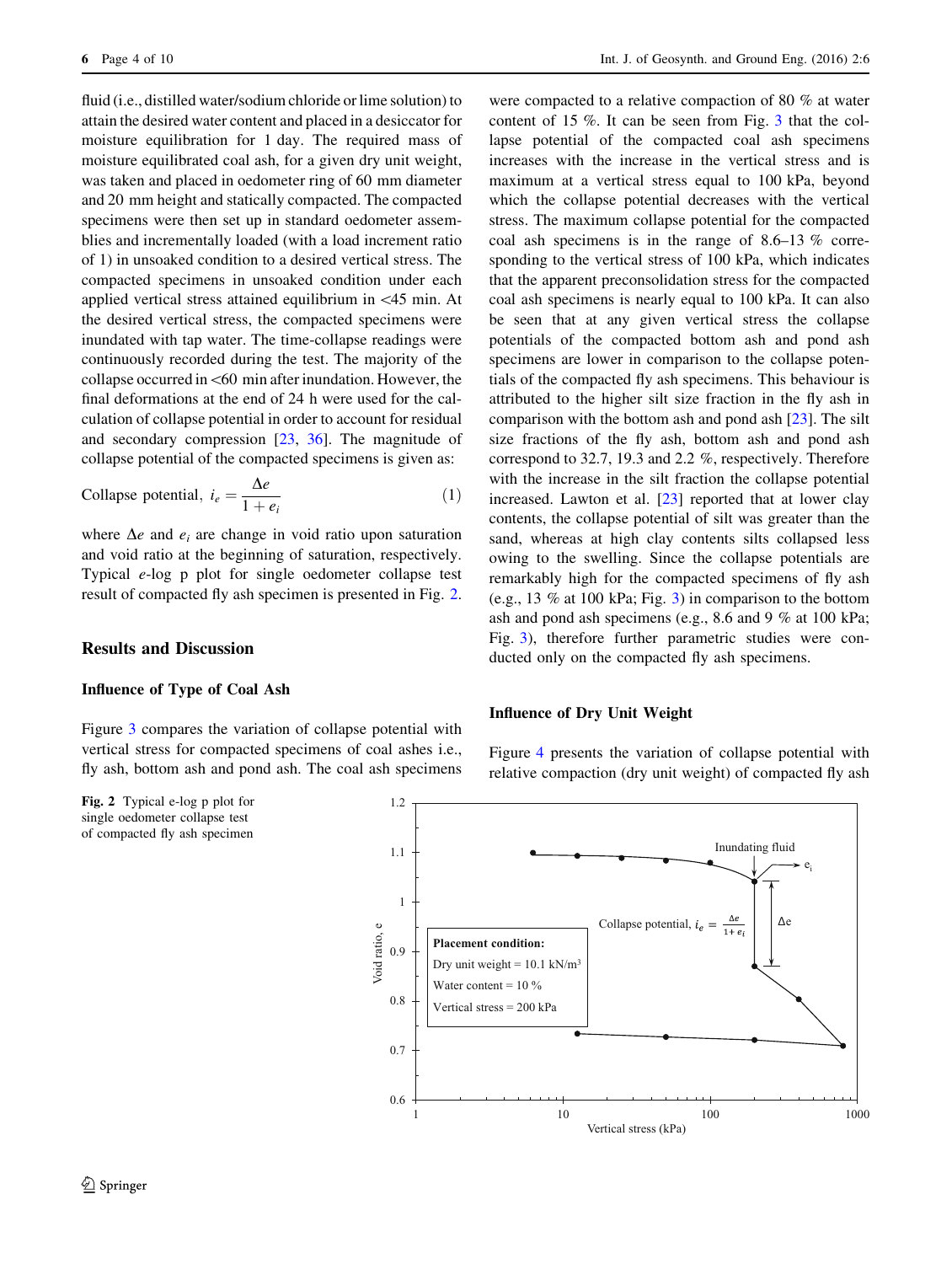<span id="page-4-0"></span>



Fig. 4 Influence of relative compaction on the collapse potential of compacted fly ash specimens at different water contents (vertical  $stress = 100 kPa$ 

specimens at water contents of 10 and 15 % under a vertical stress of 100 kPa. It can be seen from Fig. 4 that the collapse potential decreases with the increase in the relative compaction at given water content and vertical stress, which is attributed to the closer arrangement of particles at the inter-granular level. Due to increase in the densification and reduction in void ratio, the inter-granular stresses are high and provide greater resistance against the compressibility and wetting-induced collapse. Similar results for the collapse behaviour of compacted soils were also reported by Dudley [[10\]](#page-9-0), Foss [\[18](#page-9-0)], Lawton et al. [\[23](#page-9-0)] and Tadepalli et al. [\[37](#page-9-0)]. Table [3](#page-5-0) presents the single oedometer collapse test results obtained at vertical stresses of 50, 100 and 200 kPa for the fly ash specimens compacted to different dry unit weights at a water content of 15 %. The lower limiting values for the degree of severity for collapsible soils and coal ashes are considered as 2 and 0.75 %, respectively [\[31](#page-9-0), [32\]](#page-9-0). The collapse potentials (vertical stress  $= 100$  kPa) of the fly ash specimens compacted to a dry unit weight of 10.1 kN/m<sup>3</sup> at water contents of 10 and 15 % are in the range of 11.6–13 % which are categorized to have severe collapsibility [\[31](#page-9-0), [32\]](#page-9-0). Figure [5](#page-5-0) presents the variation of collapse potential with vertical stress for the fly ash specimens compacted to different dry unit weights at a water content of 1[5](#page-5-0) %. It is evident from Fig. 5 that there is a sharp reduction in the collapse potential (determined at vertical stress of 100 kPa) from 13 to 2.5 %, with the increase in the dry unit weight from 10.1 to 11.4  $kN/m<sup>3</sup>$ . As the maximum collapse potentials for compacted fly ash specimens occurred at a dry unit weight of 10.1 kN/m<sup>3</sup> and also this dry unit weight represents the typical in situ condition of the ash ponds  $(6.25-9.95 \text{ kN/m}^3)$  [\[38](#page-9-0)], a dry unit weight of 10.1  $kN/m<sup>3</sup>$  is adopted for further parametric studies.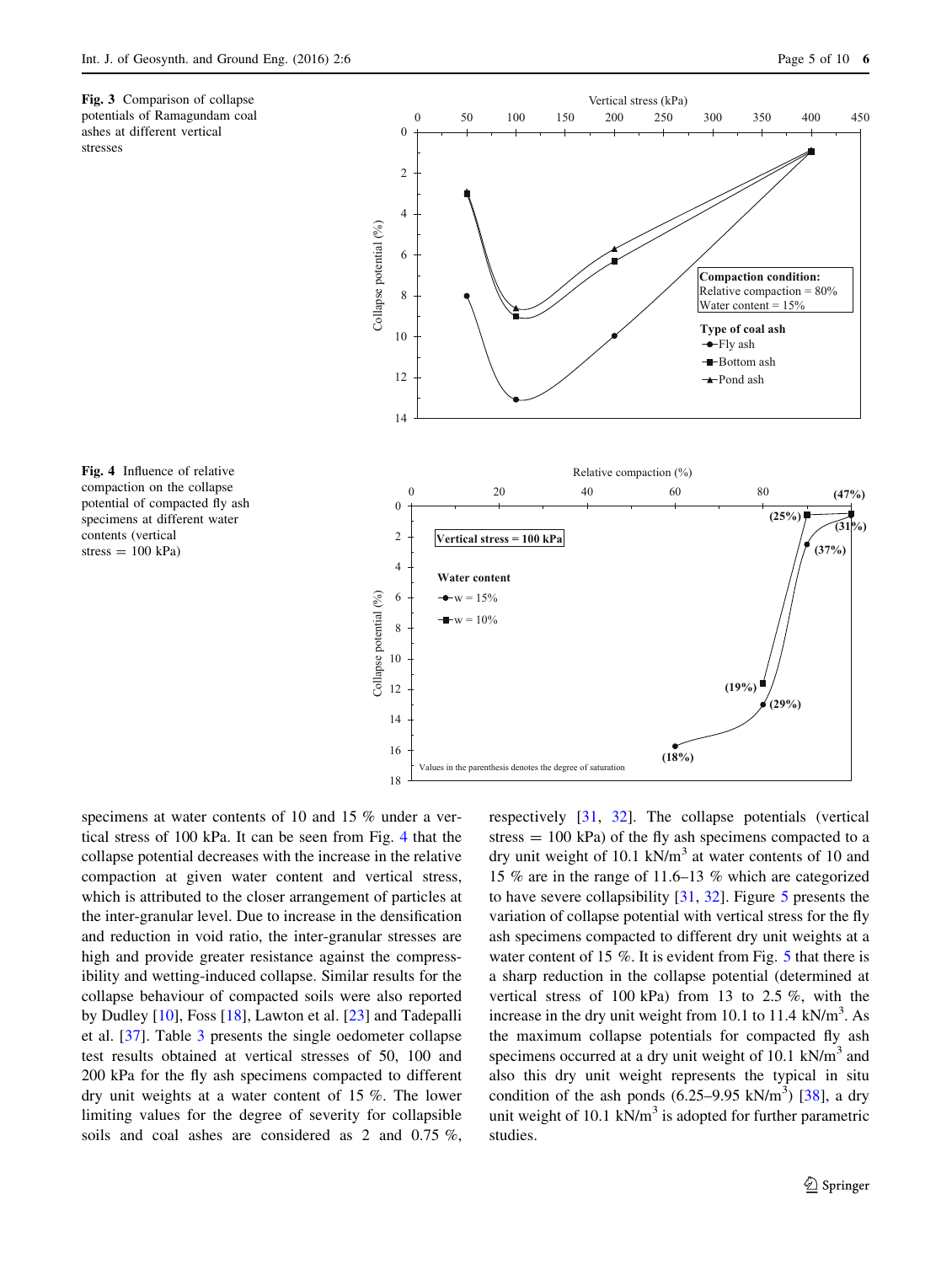<span id="page-5-0"></span>Table 3 Effect of dry unit weight and vertical stress on the collapse potential of compacted fly ash specimens at water content of 15 %

| Vertical     | Collapse potential $(\%)$              |                                        |                                        |  |  |
|--------------|----------------------------------------|----------------------------------------|----------------------------------------|--|--|
| stress (kPa) | $\gamma_{\rm d} = 10.1 \text{ kN/m}^3$ | $\gamma_{\rm d} = 11.4 \text{ kN/m}^3$ | $\gamma_{\rm d} = 12.7 \text{ kN/m}^3$ |  |  |
| 50           | 5.35                                   | 2.30                                   | 0.53                                   |  |  |
| 100          | 13.07                                  | 2.50                                   | 0.60                                   |  |  |
| 200          | 9.95                                   | 1.90                                   | 0.50                                   |  |  |

0 50 100 150 200 250

Vertical stress (kPa)





Fig. 6 Influence of water content on the collapse potential of compacted fly ash specimens  $(\gamma_d = 10.1 \text{ kN/m}^3)$  at different vertical stresses

# Influence of Water Content

Figure 6 presents the variation of collapse potential with water content for the fly ash specimens compacted to a dry unit weight ( $\gamma_d$ ) of 10.1 kN/m<sup>3</sup> at different vertical stresses. It is evident from Fig. 6 that as the as-compacted water content increased the collapse potential increased up to a critical water content of 15 %, and beyond which it decreased. It can also be seen that the collapse potential at a given water content increases with the increase in the vertical stress up to a critical vertical stress of 100 kPa and beyond which it decreases. Trivedi and Sud [\[32](#page-9-0)] also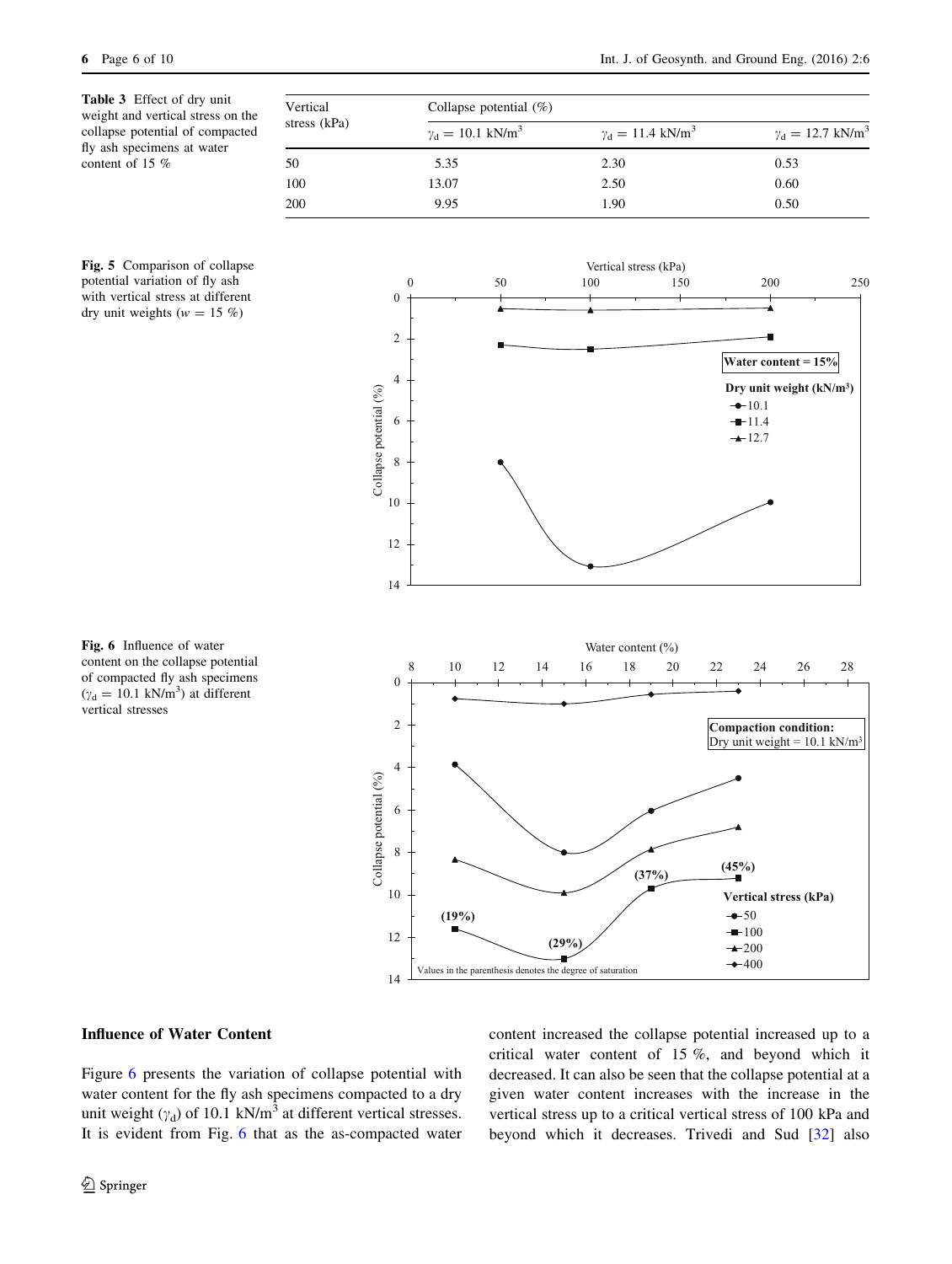<span id="page-6-0"></span>Fig. 7 Variation of collapse potential with vertical stress for fly ash specimens compacted to a dry unit weight of 10.1 kN/m<sup>3</sup> at different water contents

Fig. 8 Variation of collapse potential with sodium chloride concentration for fly ash specimens compacted at different water contents  $(\gamma_d = 10.1 \text{ kN/m}^3)$ 



reported similar results for the fine coal ash, where the critical vertical stress and water content were in the range of 50–100 kPa and 10–30 %, respectively. The capillary forces (i.e., suction) reduce to zero at completely dry or wet state; and in the partially wet state i.e., unsaturated condition the compacted specimens are stabilized by capillary forces, which bind the fly ash particles together [[32\]](#page-9-0). In granular soils, the capillary forces are maximum at the critical water content as the menisci between the fly ash particles are fully developed at this water content. Thus the fly ash specimen sustains large vertical stresses in unsoaked condition as the water phase remains continuous. In unsoaked condition, the soil structure exists in the state of metastable equilibrium even upon the application of additional vertical loading. On inundation, the suction reduces and leads to the wetting-induced collapse. Therefore, the collapse potential increases with the increase in water content and attain a maximum value at the critical water content, and beyond which it decreases. This critical water content is lower than the optimum water content. Booth [\[29](#page-9-0)], Lawton et al. [[22](#page-9-0)] and Mishu [\[28](#page-9-0)] have reported that the concept of critical moisture condition is valid if expressed in terms of degree of saturation, and not the water content.

#### Influence of Vertical Stress

Figure 7 compares the variation of collapse potential with vertical stress of fly ash specimens compacted to a dry unit weight of  $10.1 \text{ kN/m}^3$  at different water contents (10–23 %). The collapse potential for all the compacted fly ash specimens initially increased with the increase in the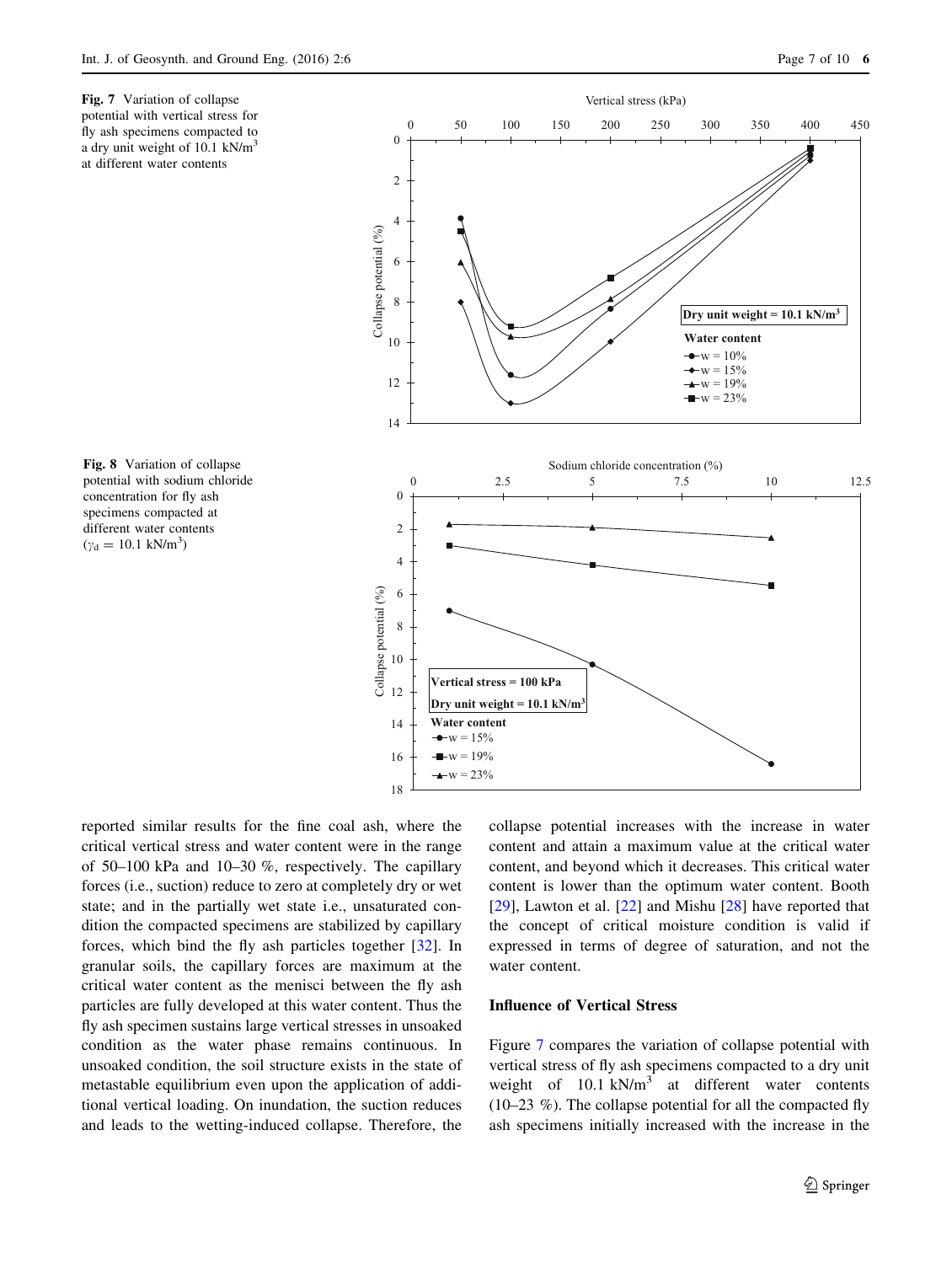<span id="page-7-0"></span>Fig. 9 Variation of collapse potential with sodium chloride concentration for fly ash specimens compacted to different dry unit weights  $(w = 15 \%)$ 

Fig. 10 Influence of lime solution concentration on the collapse potential of fly ash specimens compacted to a dry unit weight of  $10.1$  kN/m<sup>3</sup> at different water contents



vertical stress to a critical vertical stress value of 100 kPa, and beyond which it decreases with the further increase in the vertical stress. The maximum collapse potential for the fly ash specimens compacted to different water contents is in the range of 9.2–13 %. Kaushik [\[39](#page-9-0)] and Pusadkar and Ramasamy [[17\]](#page-9-0) also reported similar results, wherein the collapse potential increased with the increase in the vertical stress for the coal ash specimens compacted at different water contents. Indraratna et al. [\[7](#page-9-0)] reported maximum collapse potential of 4.6 % for a class C fly ash. Similar behaviour is also observed in compacted soil specimens, where the maximum collapse potential occurs at a critical vertical stress value, which corresponds to the apparent preconsolidation stress or compactive prestress for the compacted specimen, and beyond this critical vertical stress the collapse potentials decreases with further increase in the vertical stress [\[22](#page-9-0), [23,](#page-9-0) [27](#page-9-0)]. The decrease in the collapse potential with the vertical stress is attributed to densification and the increase in the degree of saturation at higher vertical stresses.

#### Influence of Pore Fluid

Figures [8](#page-6-0) and 9 present the variation of collapse potential with the sodium chloride concentration of the remoulding fluid for fly ash specimens compacted at different water contents and dry unit weights, respectively. It can be seen from Figs. [8](#page-6-0) and 9 that for a given water content or dry unit weight, the collapse potential increased with the increase in the sodium chloride concentration. Coal ashes being inert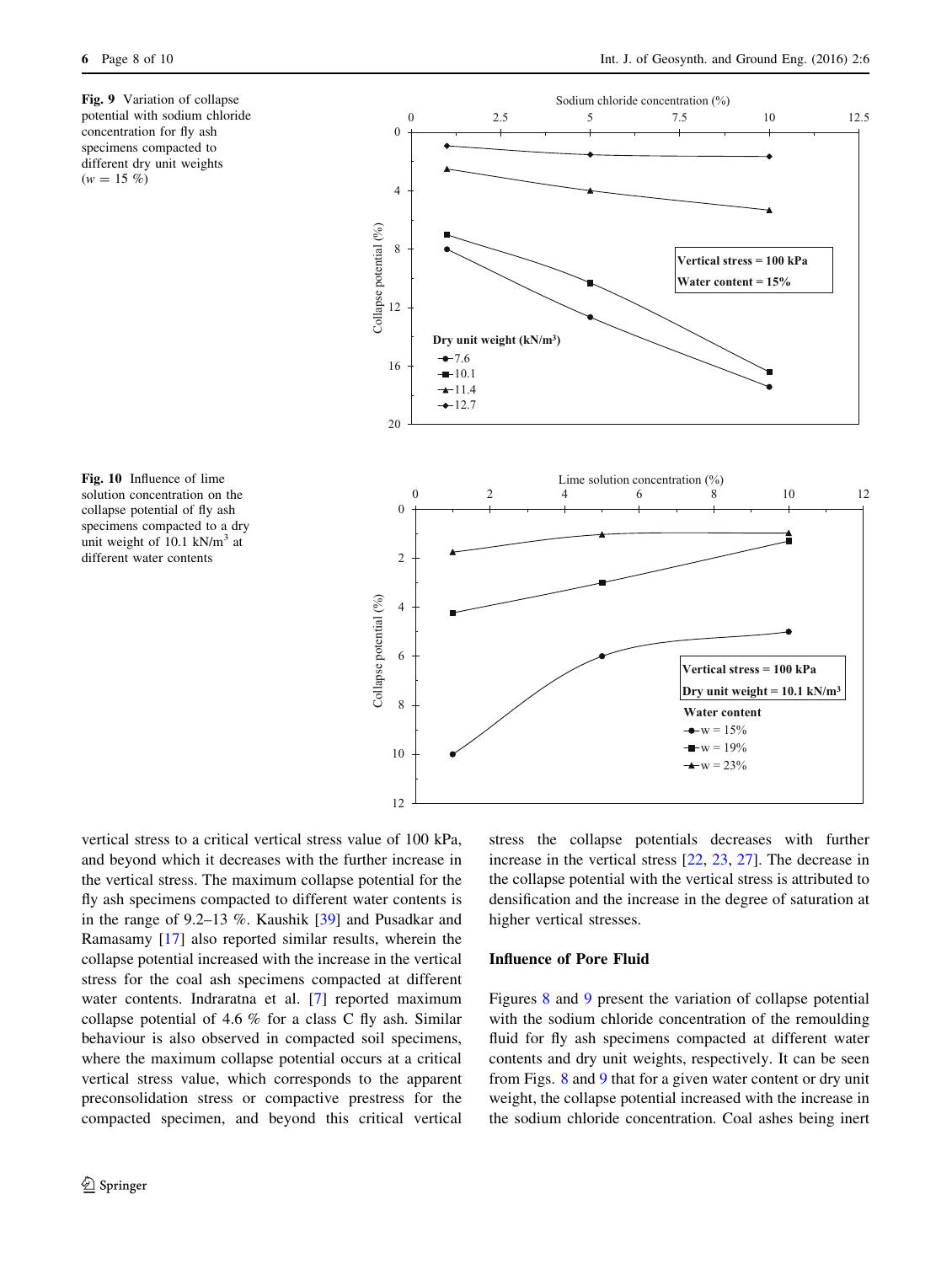Fig. 11 Influence of lime solution concentration on the collapse potential of fly ash specimens compacted to different dry unit weights at water content of 15 %



material are coated with soluble substances when mixed with sodium chloride solution. On inundation with water, the coal ashes come in contact with water which results in the dissolution of particles. Thus the compacted coal ash specimens become unstable and the dissolution of particles increases with the increase in the sodium chloride concentration which in turn leads to higher wetting-induced collapse. Reginatto and Ferrero [[40\]](#page-9-0) reported that the pore fluid chemistry also contributes to the wetting-induced collapse.

Apart from the reasons cited above for the increase in collapse potential with the increase in sodium chloride concentration, it can also be attributed to the changes in the structure; wherein the volume of macro pores could have increased at the expense of mico pores and caused the additional collapse settlement. Recently, Thyagaraj and Salini [[41](#page-9-0)] showed that remoulding the expansive soil with sodium chloride solution increased the volume of macro pores at the expense of micropores.

Figures [10](#page-7-0) and 11 presents the influence of lime solution concentration on the collapse potential of compacted fly ash specimens at different water contents (dry unit weight =  $10.1$  kN/m<sup>3</sup>) and dry unit weights (water content  $= 15 \%$ ), respectively. It is evident from Figs. [10](#page-7-0) and 11 that the collapse potential decreases with the increase in the lime solution concentration which is mainly attributed to the cementation bonds that develop due to pozzolanic reactions between the fly ash and the lime, which induces the self-cementing property in the fly ash. Further, the strength of 5 and 10 % lime solution remoulded fly ash specimens increased with curing period and reduced the collapse potentials from 3 to 0.93 % and 1.3 to 0.78 % when cured for 7 days, respectively. These results indicate that the curing reduces the collapse potential of lime solution treated fly ash. Indraratana et al. [\[7](#page-9-0)] also reported that class C fly ash gained strength within 2–3 weeks of curing due to the accelerated pozzolanic reactions.

#### Summary and Conclusions

The present paper examines the influence of placement conditions, vertical stress and pore fluid on the collapse behaviour of compacted coal ashes. Series of single oedometer collapse tests were conducted in order to determine the above stated effects on the collapse. The experimental results showed that, among the coal ashes the compacted fly ash specimens are more susceptible to wetting-induced collapse in comparison to bottom ash and pond ash which is attributed to the higher silt size fraction in the fly ash. Therefore, further parametric studies were conducted only on the compacted fly ash specimens and the main outcomes are as follows:

- The collapse potential of the compacted fly ash specimens increases up to a critical water content of 15 %, and beyond which it decreases with the increase in the water content.
- The collapse potential decreases with the increase in the degree of compaction at given water content and vertical stress. The collapse potentials (vertical stress  $= 100$  kPa) of the fly ash specimens compacted to a dry unit weight of  $10.1 \text{ kN/m}^3$  at water contents of 10 and 15 % were in the range of 11.6–13 % and the degree of severity of collapse is classified as severe.
- The collapse potential of the compacted fly ash specimens initially increased with the increase in the vertical stress to a critical vertical stress value of